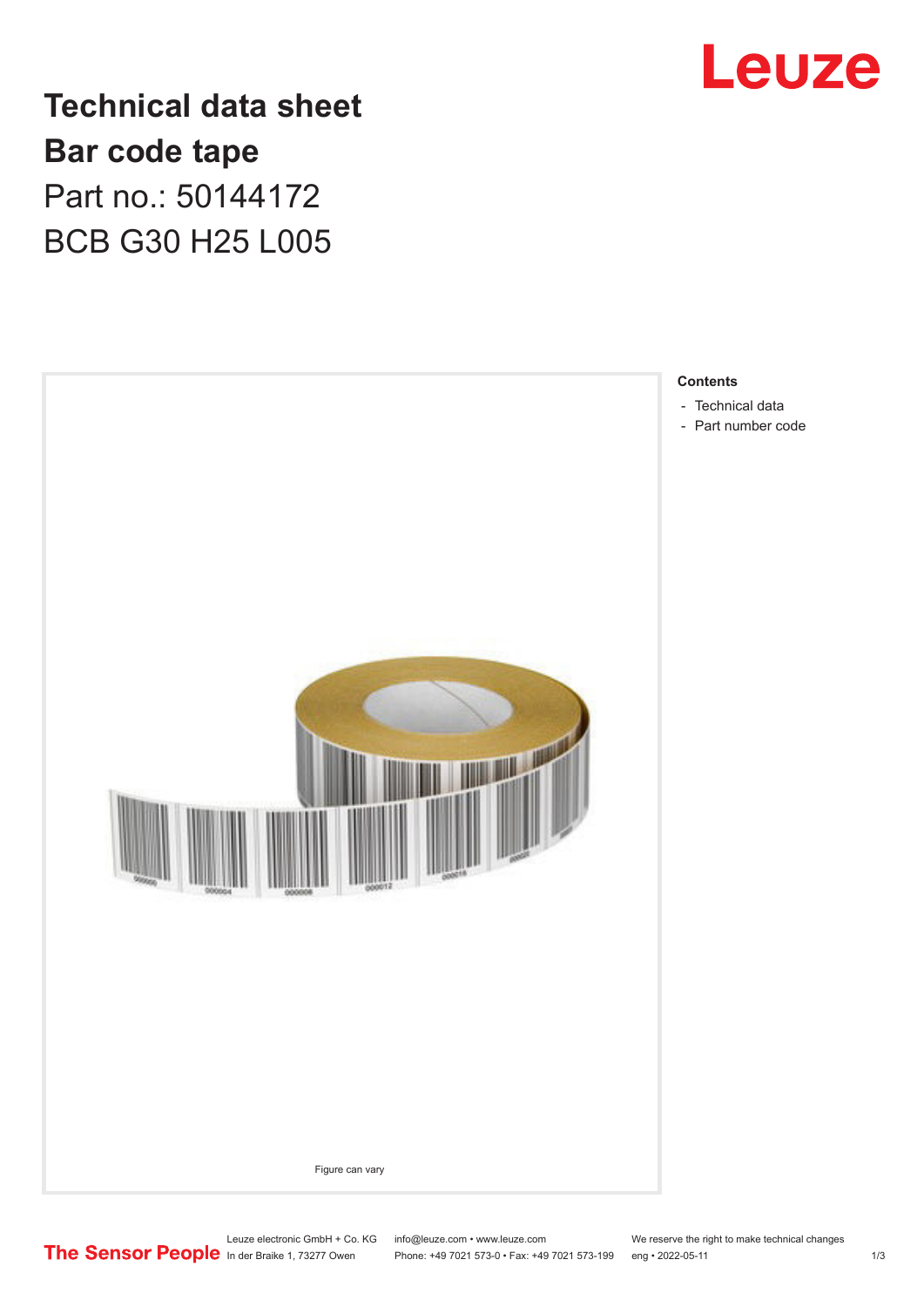# <span id="page-1-0"></span>**Technical data**

# Leuze

#### **Basic data**

| Suitable for |
|--------------|
|--------------|

BPS 300i series bar code positioning system

#### **Mechanical data**

| Dimension (H x L)                     | 25 mm x 5,000 mm          |
|---------------------------------------|---------------------------|
| <b>Grid dimension</b>                 | 30 mm                     |
| <b>Mechanical properties</b>          | Moisture resistant        |
|                                       | Partly chemical resistant |
|                                       | Scratch resistant         |
|                                       | UV resistant              |
|                                       | Wipe resistant            |
| <b>Adhesive</b>                       | Acrylate adhesive         |
| <b>Strength of adhesive</b>           | $0.1$ mm                  |
| <b>Manufacturing process</b>          | Filmsetting               |
| Chemical resistance (at 23 °C over 24 | Diesel oil                |
| h)                                    | Heptane                   |
|                                       | Transformer oil           |
|                                       | White spirit              |
| Curing                                | 72 h                      |

#### **Classification**

| <b>Customs tariff number</b> | 39269097 |
|------------------------------|----------|
| <b>ECLASS 5.1.4</b>          | 27280190 |
| <b>ECLASS 8.0</b>            | 27280190 |
| <b>ECLASS 9.0</b>            | 27280192 |
| ECLASS 10.0                  | 27280192 |
| ECLASS 11.0                  | 27280192 |
| ECLASS 12.0                  | 27280192 |
| <b>ETIM 5.0</b>              | EC002498 |
| <b>ETIM 6.0</b>              | EC003015 |
| <b>ETIM 7.0</b>              | EC003015 |

#### **Environmental data**

| Ambient temperature, operation          | $-40$ 120 °C               |
|-----------------------------------------|----------------------------|
| <b>Processing temperature</b>           | 045 °C                     |
| Recommended processing tempera-<br>ture | 10 $25 °C$                 |
| <b>Resistance</b>                       | Humidity                   |
|                                         | Salt spray fog (150 h/5 %) |
|                                         | UV light                   |
| <b>Temperature resistance</b>           | $-40$ 120 °C               |
| <b>Property of base</b>                 | Clean                      |
|                                         | Dry                        |
|                                         | Free of grease             |
|                                         | Smooth                     |

### **Part number code**

#### Part designation: **BCB AAA BBB CCCC DDDD E**

| <b>BCB</b>  | <b>Bar code tape</b>                                                                                                                                                                                                                                                                                              |
|-------------|-------------------------------------------------------------------------------------------------------------------------------------------------------------------------------------------------------------------------------------------------------------------------------------------------------------------|
| <b>BCB</b>  | <b>Series</b><br>BCB: Bar code tape                                                                                                                                                                                                                                                                               |
| <b>AAA</b>  | Grid / grid dimension<br>G30: 30 mm<br>G40: 40 mm                                                                                                                                                                                                                                                                 |
| <b>BBB</b>  | Tape height / special height<br>H25: height 25 mm<br>H47: height 47 mm<br>SH1: special height, individually between 20 - 32 mm<br>SH2: special height, individually between 33 - 47 mm<br>SH3: special height, individually between 48 - 70 mm<br>SH4: special height, individually between 71 - 140 mm           |
| <b>CCCC</b> | Tape length / special length<br>Lxxx: tape length in mm<br>SL: Special length                                                                                                                                                                                                                                     |
| <b>DDDD</b> | <b>Options</b><br>TWIN: two identical printed tapes<br>MVS: Measurement Value Switch (color red)<br>MV0: Measurement Value Zero (color yellow)<br>ML: Marker label<br>RW: Reverse Winding (changed winding direction, the smallest position value is inside on the wrapping core)<br>RK: Repair Kit (repair tape) |